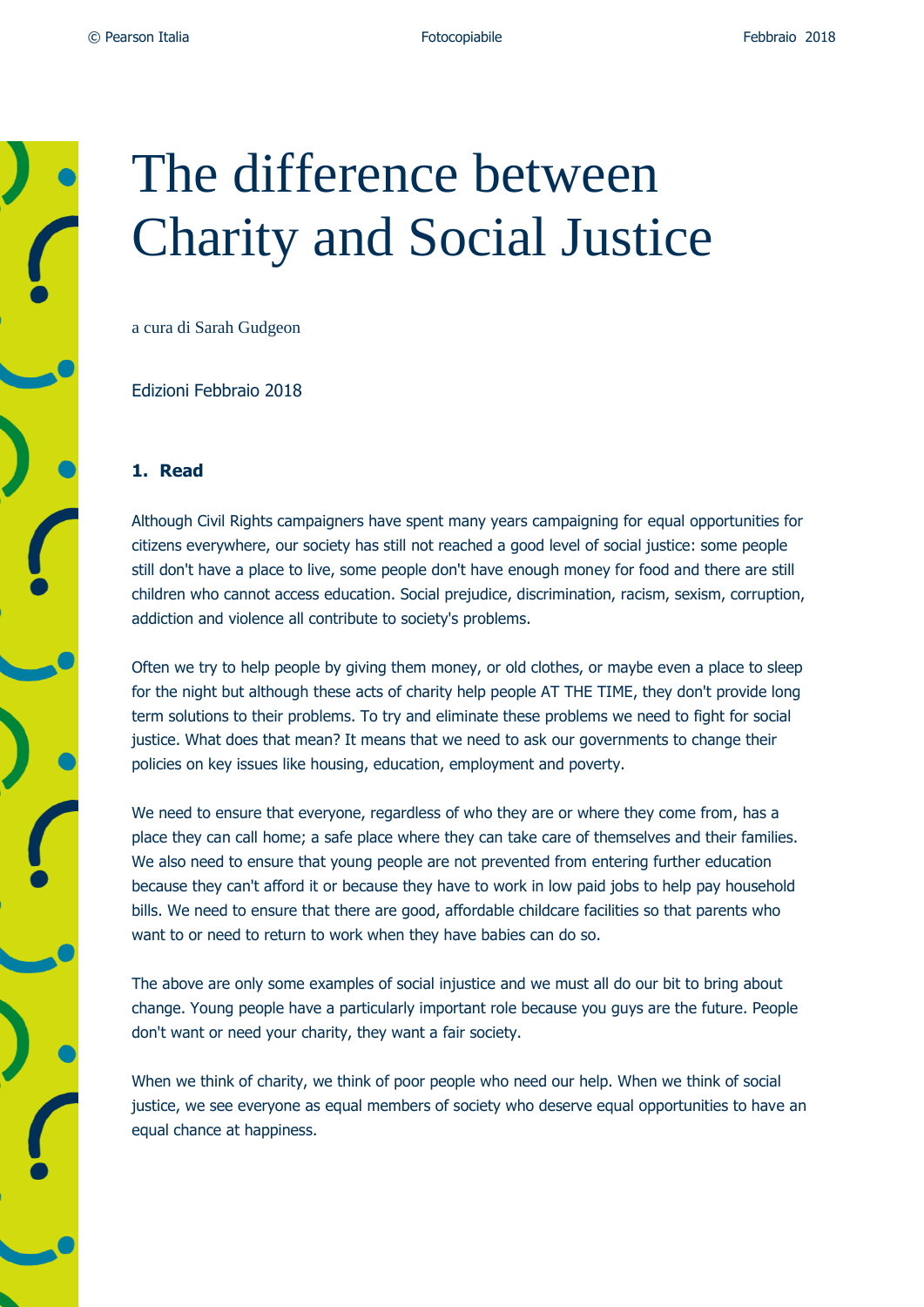- **2. Look at these activities. Write 'C' for charity or 'SJ' for social justice next to each one.**
- a. Giving clothes to an association.
- b. Volunteering in a soup kitchen
- c. Taking part in a protest.
- d. Giving money to a homeless person.
- e. Writing a letter to a local politician.
- f. Voting for a socially responsible political party.
- **3. Write four examples of social injustice that exist in your town/city/country.**

**4. Talk to a partner. What can you do to bring more social justice to your town/city/country? Prepare a mini presentation outlining problems and potential long term solutions. These phrases could be useful:**

Firstly, secondly, thirdly, finally The key issues are… We recommend…

**5. Write a letter to your local newspaper outlining the key points of your presentation and the action you would like your fellow citizens to take about social injustice in your city.**